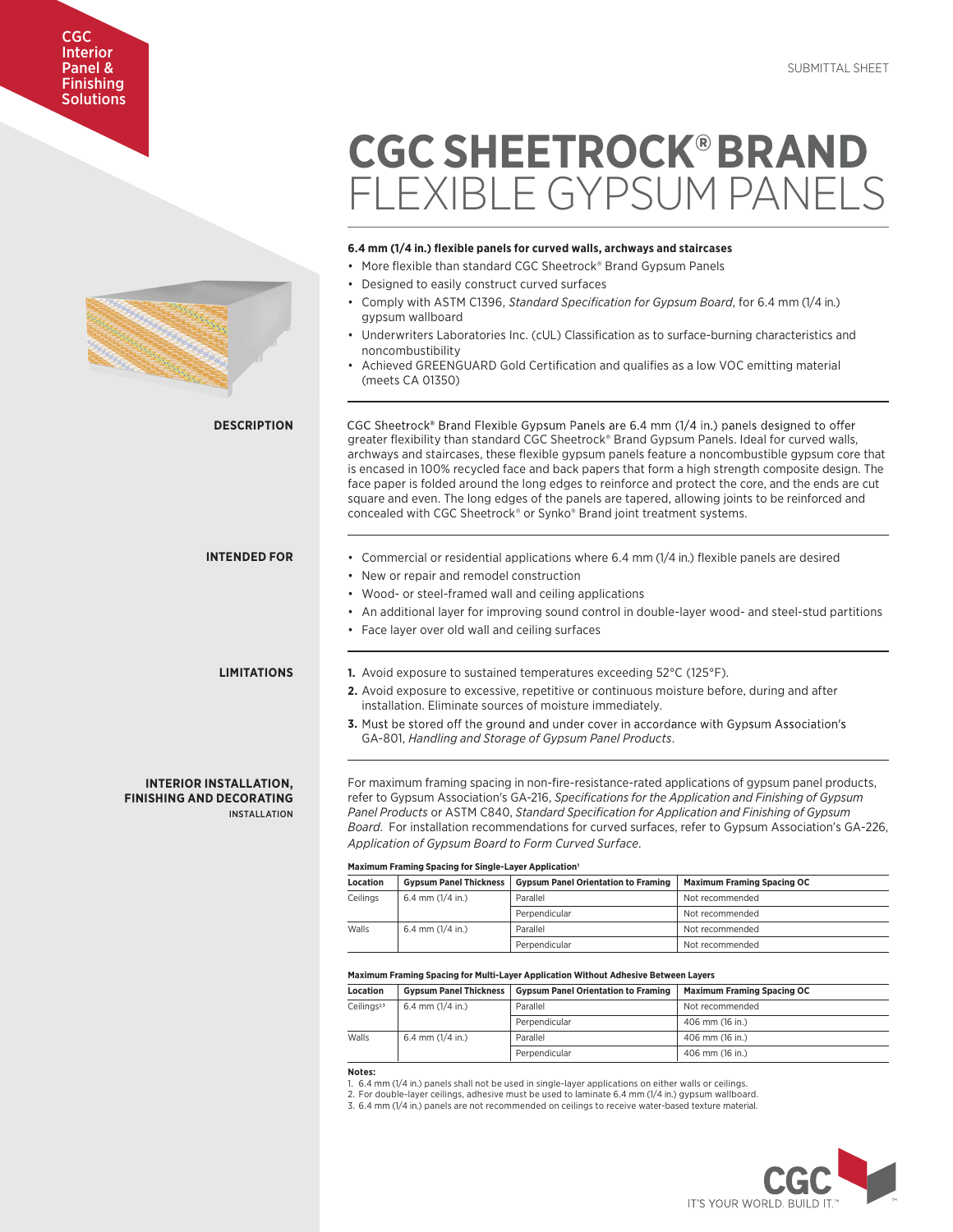## **INTERIOR INSTALLATION, FINISHING AND DECORATING, CONT.** FINISHING AND DECORATING

For high-quality finishing results, CGC recommends CGC Sheetrock® or Synko® Brand interior finishing products.

Painting products and systems should be used that comply with recommendations and requirements in Appendices of ASTM C840. For priming and decorating with paint, texture or wall covering, follow manufacturer's directions for materials used. Gypsum Association's GA-214, *Recommended Levels of Finish for Gypsum Board, Glass Mat and Fiber-Reinforced Gypsum Panels* should be referred to in order to determine the level of finishing needed to ensure a surface properly prepared to accept the final decoration.

All surfaces, including applied joint compound, must be thoroughly dry, dust-free and not glossy. Prime with CGC Sheetrock® Brand First Coat™ Primer, Synko® Brand Pre-Coat™ Drywall Surface Equalizer or with an undiluted, interior latex flat paint with high-solids content. Allow to dry before decorating.

To improve fastener concealment where gypsum panel walls and ceilings will be subjected to critical artificial or natural lighting, or will be decorated with a gloss paint (eggshell, semigloss or gloss), the gypsum panel should be skim coated with joint compound. This equalizes suction and texture differences between the drywall face paper and the finished joint compound before painting. As an alternative to skim coating, or when a Level 5 finish is required, use CGC Sheetorck® Brand Tuff-Hide™ Primer-Surfacer. See CGC Sheetrock® Brand Tuff-Hide™ Primer-Surfacer *Submittal Sheet* (JC0156) for limitations and application instructions.

For more information, refer to CGC literature, *Finishing & Decorating Gypsum Panels White Paper* (J2010).

| Property<br>Noncombustibility      |                 | <b>Test Method</b> | Requirement                                | <b>CGC Sheetrock<sup>®</sup> Brand</b><br><b>Flexible Gypsum Panels</b> |  |
|------------------------------------|-----------------|--------------------|--------------------------------------------|-------------------------------------------------------------------------|--|
|                                    |                 | CAN/ULC-S114       | Noncombustible                             | Meets                                                                   |  |
| Surface-burning<br>characteristics | Flame spread    | CAN/ULC-S102       | Flame Spread Index, not<br>greater than 25 | 15                                                                      |  |
|                                    | Smoke developed | CAN/ULC-S102       | N/A <sup>4</sup>                           | $\Omega$                                                                |  |
| <b>Core hardness</b>               | Field           | ASTM C473 (B)      | Not less than 11 lbf (49 N) <sup>4</sup>   | Meets                                                                   |  |
|                                    | End             | ASTM C473 (B)      | Not less than 11 lbf (49 N) <sup>4</sup>   | Meets                                                                   |  |
|                                    | Edge            | ASTM C473 (B)      | Not less than 11 lbf (49 N) <sup>4</sup>   | Meets                                                                   |  |
| <b>Flexural strength</b>           | Parallel        | ASTM C473 (B)      | Not less than 16 lbf $(71N)^4$             | Meets                                                                   |  |
|                                    | Perpendicular   | ASTM C473 (B)      | Not less than 46 lbf (205 N) <sup>4</sup>  | Meets                                                                   |  |
| <b>Humidified deflection</b>       |                 | ASTM C473          | Not required <sup>4</sup>                  | Meets                                                                   |  |
| <b>Nail pull resistance</b>        |                 | ASTM C473 (B)      | Not less than 36 lbf $(160 N)^4$           | Meets                                                                   |  |

### **Note:**

4. Per ASTM C1396 for 6.4 mm (1/4 in.) gypsum wallboard.

| <b>Application</b> | Condition | Framing<br>Spacing OC | <b>Fastener</b><br><b>Spacing</b> | Minimum Bending Radii                                            |                                               |
|--------------------|-----------|-----------------------|-----------------------------------|------------------------------------------------------------------|-----------------------------------------------|
|                    |           |                       |                                   | <b>Gypsum Panel</b><br><b>Perpendicular to</b><br><b>Framing</b> | <b>Gypsum Panel</b><br>Parallel to<br>Framing |
| Inside (Concave)   | Dry       | 152 mm (6 in.)        | Edge: 152 mm (6 in.) OC           | 762 mm (30 in.)                                                  | 508 mm (20 in.)                               |
|                    |           |                       | Field: 200 mm (8 in.) OC          |                                                                  |                                               |
| Outside (Convex)   | Drv       | 152 mm (6 in.)        | Edge: 152 mm (6 in.) OC           | 762 mm (30 in.)                                                  | 305 mm (12 in.)                               |
|                    |           |                       | Field: 200 mm (8 in.) OC          |                                                                  |                                               |

### **Note:**

Bending radii for gypsum panels were evaluated at 21°C (70°F) and 50% relative humidity. Since ambient conditions can influence field results, a mock-up should be constructed with adjustments as needed.



## **TEST DATA**